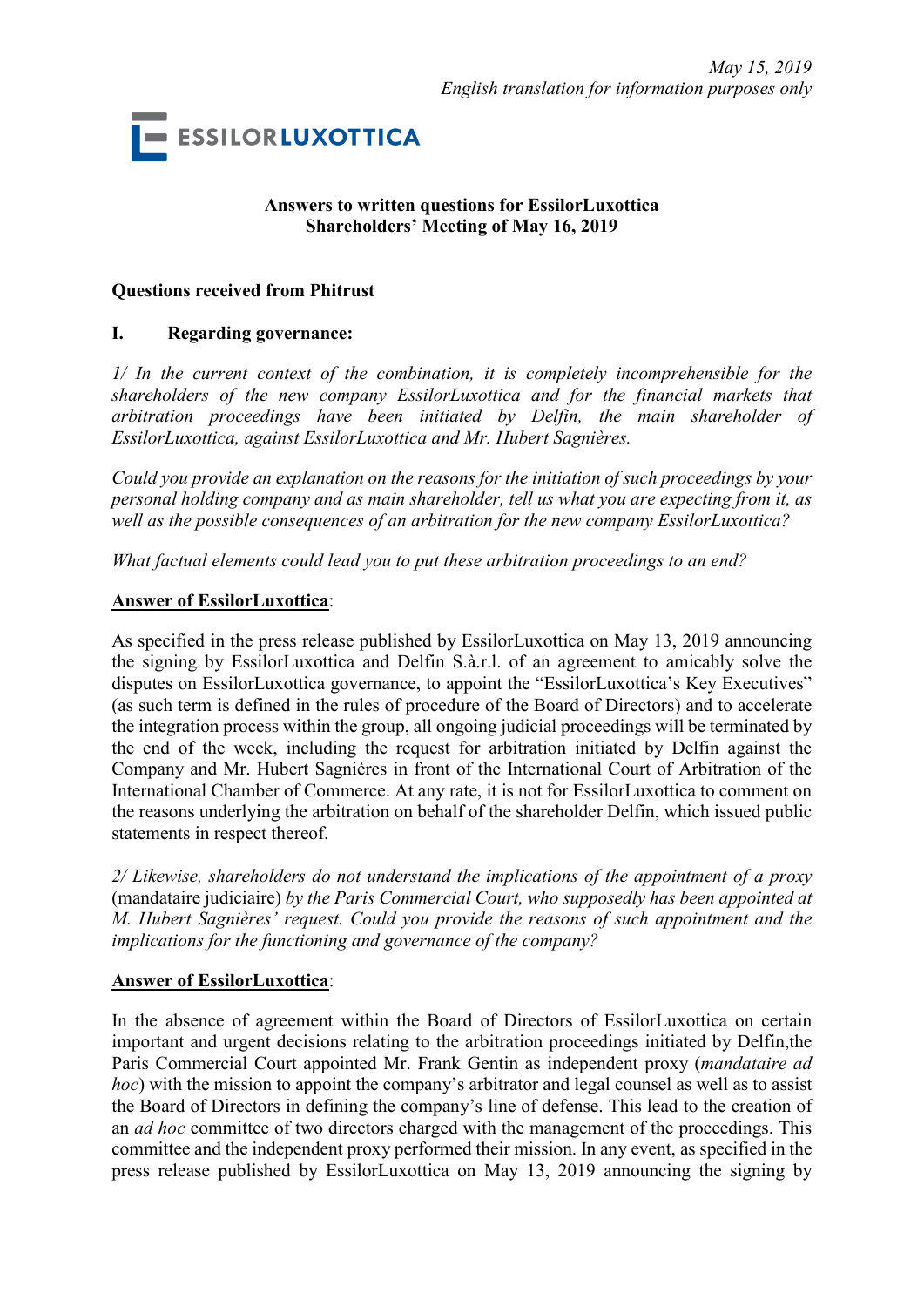EssilorLuxottica and Delfin S.à.r.l. of an agreement to solve the disputes on EssilorLuxottica governance, to appoint the "EssilorLuxottica's Key Executives" (as such term is defined in the rules of procedure of the Board of Directors) and to accelerate the integration process within the group, all ongoing proceedings will be terminated by the end of the week.

*3/ At the shareholders' meeting of November 29 last year, in response to one of our written questions, you told us that you will be looking for a Chief Executive Officer for EssilorLuxottica. Have you signed a search agreement with a recruitment firm ? Don't you think that the ongoing governance disputes between the officers of the company are a diriment argument for such recruitment?*

## **Answer of EssilorLuxottica**:

In the press release of April 17, 2019 EssilorLuxottica announced that the Nomination and Compensation Committee has retained – after consultation with the Executive Chairman and the Executive Vice-Chairman – two recruitment agencies to assist in finding candidates – according to the "best fit for the job" principle – to serve as Chief Executive Officer and to be appointed by the end of 2020.

The future CEO will be agreed and proposed to the Board of Directors for joint appointment by both the Executive Chairman and the Executive Vice-Chairman and recommended by the Nomination and Compensation Committee.

The selected candidate shall initially be appointed as "Directeur Général Délégué" and shall be in charge of coordinating the activities of EssilorLuxottica as a pure holding and assisting the Executive Chairman and the Executive Vice-Chairman in their efforts to facilitate the integration of Essilor International and Luxottica. Its powers shall be defined by the Board based on the joint recommendation of the Executive Chairman and the Executive Vice-Chairman. In the meantime, both the operating companies, Luxottica and Essilor International, shall remain separate legal entities fully empowered to run their own business autonomously and under their own leaderships and CEOs with certain exceptions.

The mandate was given to Russell Reynolds Associates and Eric Salmon & Partners and includes evaluations of both internal and external candidates. Russell Reynolds Associates will coordinate the process.

In addition, in the press release of May 13, 2019, it was announced that – within the agreement entered into between EssilorLuxottica and Delfin S.à.r.l. the previous day – the search for a new CEO was confirmed and that Francesco Milleri and Laurent Vacherot have informed the Board that they are not candidates for this position.

*4/ In the presentation of the combination operation between Essilor International and Luxottica, you presented the governance of EssilorLuxottica as being balanced between the representatives appointed by each of the two companies.* 

*While M. Francesco Milleri, current Deputy Chairman and Chief Executive Officer of Luxottica, is a Director of EssilorLuxottica, why is M. Laurent Vacherot, current Chief Executive Officer of Essilor International, not also member of the Board of Directors of EssilorLuxottica, which would be justified in light of such balanced governance you presented to us during the previous shareholders' meetings?*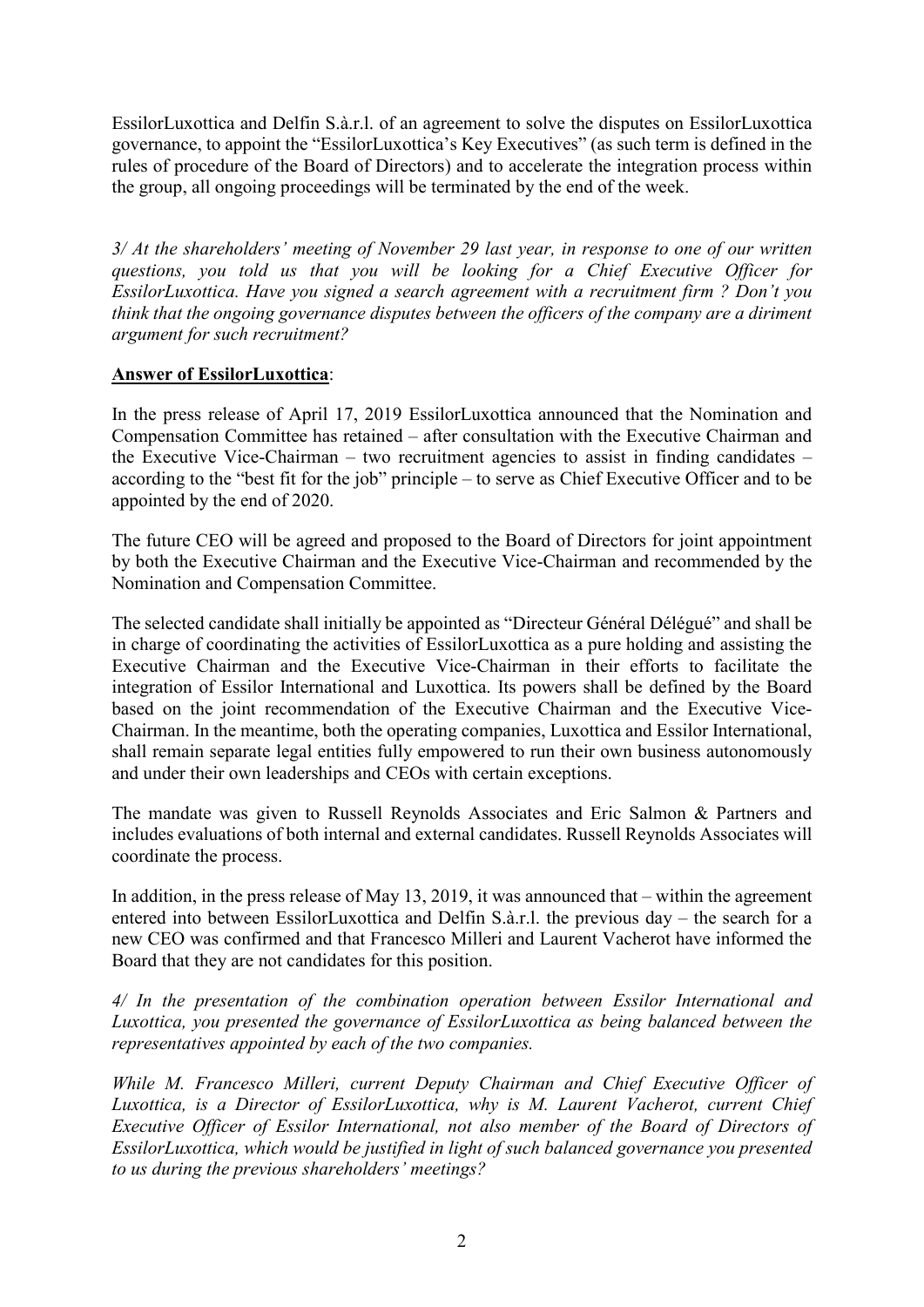## **Answer of EssilorLuxottica**:

Mr. Laurent Vacherot was not among the directors of EssilorLuxottica initially designated by Essilor pursuant to the Combination Agreement entered into by and between Essilor and Delfin on 15 January 2017. As part of the agreement entered into between EssilorLuxottica and Delfin S.à.r.l. on May 12, 2019, Mr. Laurent Vacherot, current Chief Executive Officer of Essilor International, was coopted as new Director of EssilorLuxottica. Since such cooptation occurred after the convening date of the shareholders' meeting of May 16, 2019, its ratification will be presented to the following ordinary shareholders' meeting.

*5/ How could you explain to us that the executive committee of the new EssilorLuxottica has not been set up yet ? Do we have to wait for the appointment of a Chief Executive Officer for such committee to be formed?* 

# **Answer of EssilorLuxottica**:

At this stage, as part of the agreement entered into between EssilorLuxottica and Delfin S.à.r.l. on May 12, 2019, the "EssilorLuxottica's Key Executives" (as such term is defined in the rules of procedure of the Board of Directors) were appointed at the core positions of the EssilorLuxottica group.

*6/ Would it be possible to provide to the shareholders the full version of the Combination Agreement dated January 15, 2017, which is a valuable source of information in order to have a clear understanding of the content of your agreements between the two combined entities and their implications for the shareholders?*

## **Answer of EssilorLuxottica**:

All the significant provisions of the Combination Agreement have already been made public in various documents published by EssilorLuxottica on its website, including in:

- the E document (filed with the French *Autorité des marchés financiers* on April 7, 2017 under number E.17-014);
- the 2017 Registration Document (filed with the French *Autorité des marchés financiers* on March 27, 2018 under number D.18-0193);
- the update of the 2017 Registration Document (filed with the French *Autorité des marchés financiers* on September 28, 2018 under number D.18-0193-A01); and
- the 2018 Registration Document (filed with the French *Autorité des marchés financiers* on April 9, 2019 under number D.19-0297).

# **II. Regarding the agreement with MEA:**

*The 2018 Registration Document (page 81) specifies that the Board of Directors of Luxottica Group authorized the entering into a new two-year master service agreement with MEA for additional IT services for an aggregate cost estimated to be Euro 46 million. The New Agreement has been executed on February 26, 2019 and will expire on December 31, 2020. Such agreements concluded with EssilorLuxottica Group are also the subject of a paragraph in page 240 of the registration document (31.2 – Related parties- transactions) under the heading "technology advisory agreements".*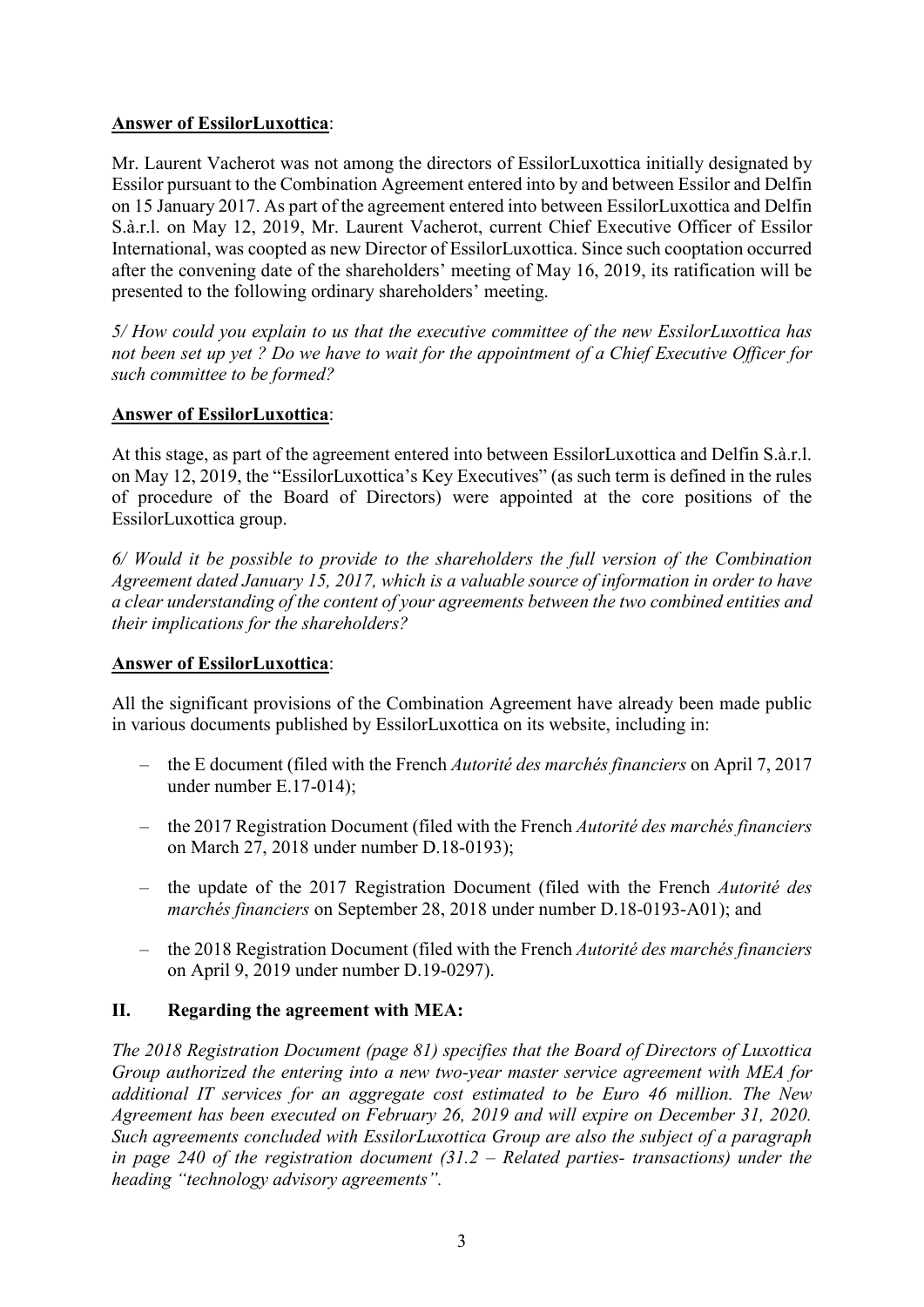*Since such contract has not been concluded during the 2018 fiscal year, it is not mentioned in the statutory auditors' report on related-party agreements and commitments.* 

*Nevertheless, in view of the fact that such agreement has been concluded with a company owned and controlled by Francesco Milleri, Director of EssilorLuxottica and Deputy Chairman and Chief Executive Officer of Luxottica, could we know whether there has been a competitive bidding process for such New Agreement with MEA and whether the Audit and Risk Committee of EssilorLuxottica has reviewed the conditions and costs in connection with the services rendered?*

## **Answer of EssilorLuxottica**:

Taking into account the Italian regulation for listed companies, the agreement was first reviewed by Luxottica's Related Party Transactions Committee composed only of independent Directors, after an in-depth review, including a benchmark exercise.

The Luxottica's Related Party Transactions Committee concluded that it had received adequate information and relevant supporting documentation, that the MEA contract was in the interest of Luxottica and that its terms and conditions were consistent with criteria of appropriateness and substantial correctness.

The Luxottica's Related Party Transactions Committee thus issued a positive recommendation to the Board of Directors which then approved the MEA agreement.

The MEA contract and its approval process have been reviewed by EssilorLuxottica's Audit and Risk Committee with the assistance of an independent law firm, Gide Loyrette Nouel.

Following the review and the positive opinion of the advisers, the EssilorLuxottica's Audit and Risk Committee has concluded that the MEA agreement was approved by Luxottica in accordance with applicable laws and rules governing conflicts of interests.

# **Additional question received from a shareholder**

*Why is the compensation awarded to the Executive Chairman and the Executive Vice-Chairman not identical?*

## **Answer of EssilorLuxottica**:

The target compensation of the Executive Chairman and the Executive Vice-Chairman is strictly identical on a full-year basis.

The compensation set out in the 2018 Registration Document does not correspond to the target compensation on a full-year basis, but to the actual compensation paid, which is therefore prorated if applicable:

- For Leonardo Del Vecchio, compensation received since October 1, 2018 in his capacity as EssilorLuxottica's Executive Chairman;
- For Hubert Sagnières, total compensation received in 2018: